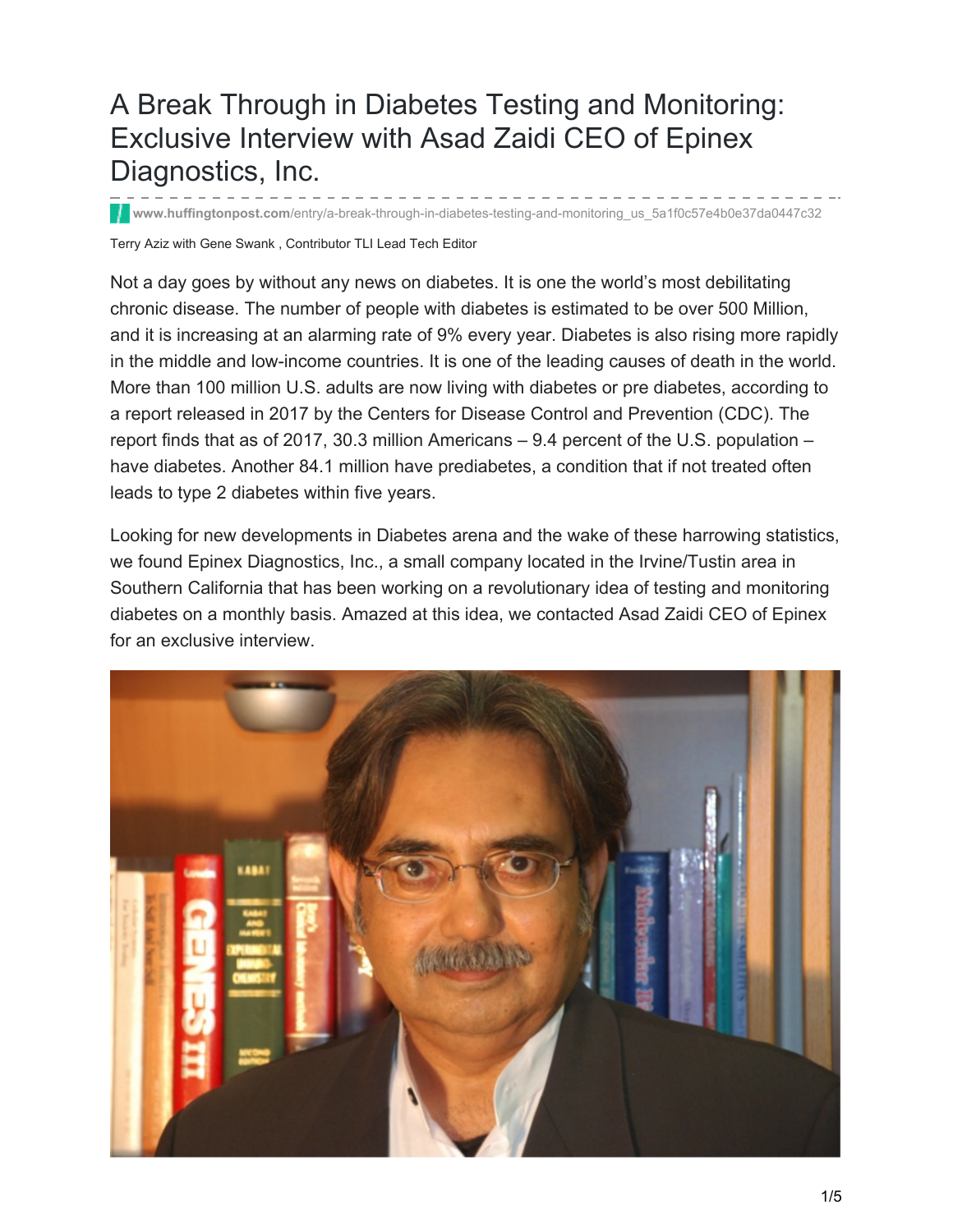Asad and his team are not new to breakthrough medical technology and research. When he was only 20 years old undergrad student at UCI, his first breakthrough job was to change the entire paradigm of orthopedic industry. He worked on replacing heavy Plaster of Paris, used in the old days to fix bones, by making a light cast of a polymer cured with ultra violet light. Soon after he was involved in inspecting, testing and designing artificial heart valves that were used in first ever artificial heart, Jarvik Seven, implanted in 1982. His work included making one of the most successful artificial lung or oxygenator used in open heart surgeries. His focus changed from medical devices to medical diagnostics which included developing and conducting clinical trials on a rapid test for HIV in the late nineties. This is where he collaborated with Azra Zaidi, an immunology researcher who was involved in making monoclonal antibodies around the time when this technology won the Nobel Prize in 1984. His other cohort Dr. Henry Smith an immunologist, developed one the first CEA (Carcinoma Embryonic Antigen) test for detecting cancer.

All three of these principals of Epinex are now working to change the mindset for testing for chronic diseases like diabetes. Epinex has assembled a distinguished list of Scientific Advisory Board (SAB) members consisting of scientists, researchers, doctors and physicians including Dr. David Horwitz from Johnson and Johnson and Alan Carter of the Kansas Diabetes Action Council. Their research efforts and product development have been recognized by industry analysts like Frost &Sullivan with two awards, in 2009 and 2014. Their scientific papers have been cited copiously, and recently an article has been published in Inflammation Research an internationally renowned journal by Springer-Nature with the help of Dr. Vernon Roohk, another SAB member.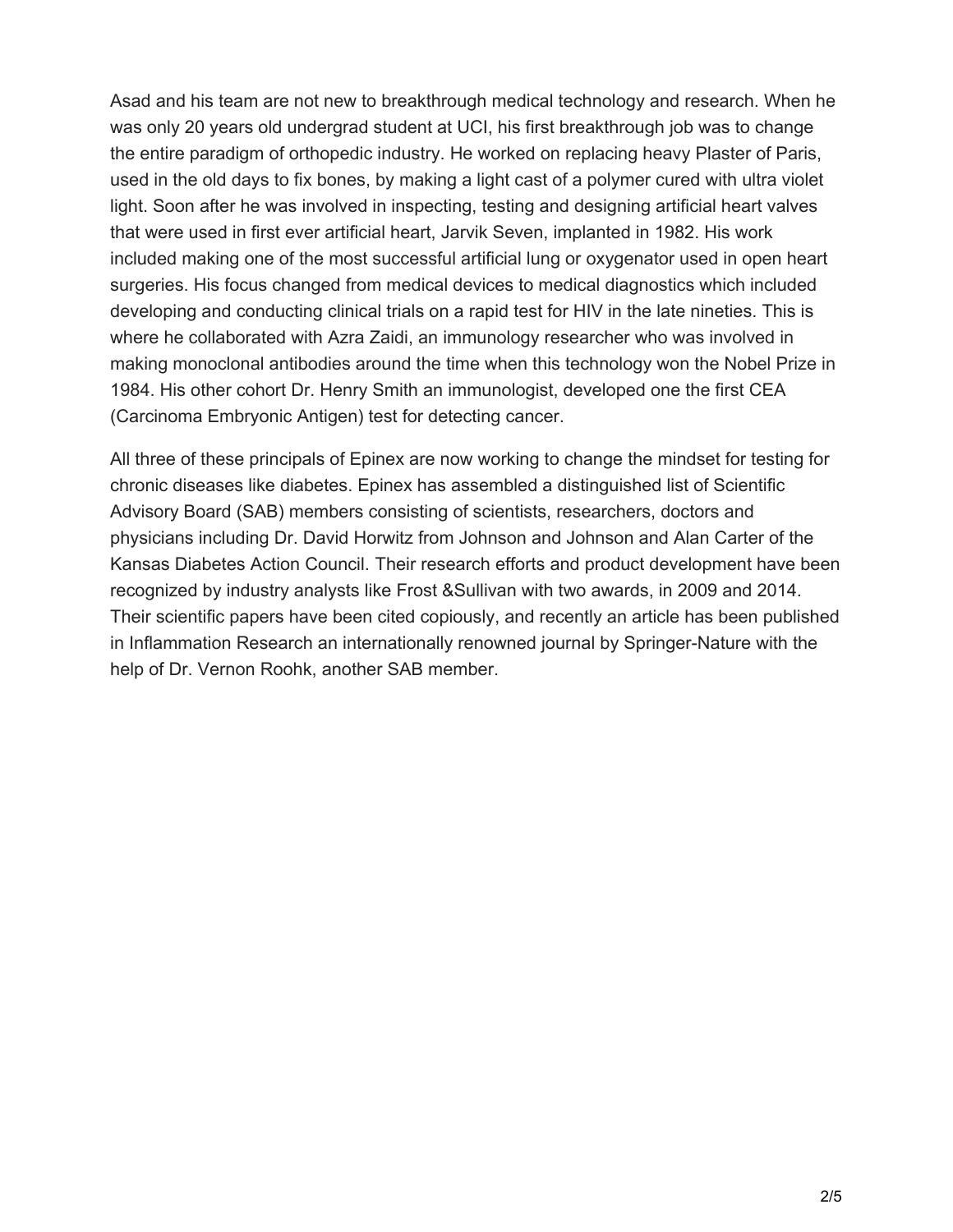

Epinex principals from left - Azra Zaidi (Director R&D), Asad Zaidi (President and CEO) and Dr. Henry Smith (CTO) receiving Frost & Sullivan award in 2014.

## **Q. So tell us what is Epinex all about?**

Epinex is a biotechnology based medical diagnostic company developing simple and rapid POC (Point of Care) tests for doctors' office and for OTC (Over the Counter) where people can use them at home. Initially, we are targeting diabetes and CKD chronic kidney disease. There is a great need to have tests that can diagnose these diseases as early as possible so preventive steps can be taken and to monitor disease progression.

#### **Q. How your test will be different from the glucose meters that diabetics use?**

Well to start with most diabetics do not use the glucose meter. There are two types of diabetes Type 1 diabetics who need insulin to control their blood glucose level and therefore need to check their glucose level several times a day using the glucose meter in order to inject the right insulin dose; and then there are Type 2 diabetics who do not need to check their blood glucose levels so frequently because they do not require insulin but instead use other drugs to control their glucose level. It is important to note that Type 2 diabetics make up 90-95% of all diabetes. They still need a test to monitor the disease, but the glucose test is just not the right one for them to use. Lately, there has been a lot of scientific literature out that has started to question the use of blood glucose strips for type 2 diabetics.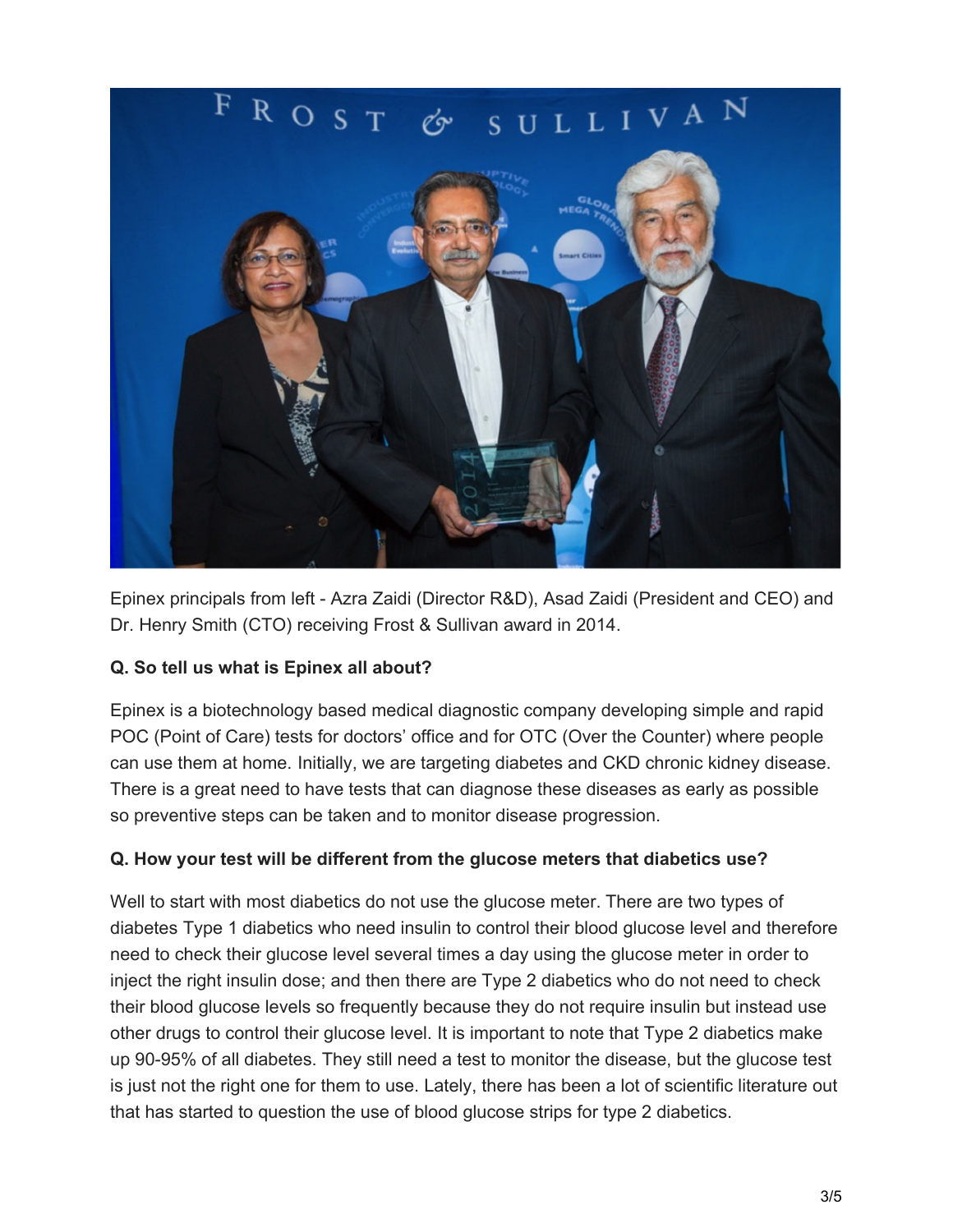Epinex is developing the right test that all diabetics can use. It is based on Glycation or damage caused by sugar to the largest circulating protein in our body called albumin. Our proprietary test is called G1ATM or Glycated Albumin Monitoring Index Test. It is a test that can be taken on a monthly basis because human albumin replaces itself every month. I think this test will have a major impact on the treatment of diabetes.

## **Q: Why do you think it will be a major impact?**

Diabetes is caused by an excess of sugar in the blood. The excess sugar sticks to the proteins in the blood and essentially gum up the works or "glycation." The more sugar there is, the more the proteins are affected, and this leads to the complications of diabetes. The most abundant protein in blood is albumin and therefore by measuring the amount of albumin that is glycated this gives you a direct measurement of the amount of damage that is occurring. So if you have a lot of glycated (i.e., damaged) albumin and this goes on long enough, then you will eventually get the clinical signs of diabetes… and this is something you don't want. That's why we believe our test is needed. It provides an early warning to encourage people to make the lifestyle changes and not get diabetes.

The test is also needed to monitor disease progression in people who are already diabetic. It will tell you if the treatments such as drugs and a change in lifestyle are working or not. This means that the treatments can be adjusted before the clinical condition worsens. These are the reasons why we believe our test will make a major difference in the prevention and treatment of diabetes.

#### **Q: How the test will be used?**

The test will have a disposable cassette, and a hand-held reader device similar to a blood glucose meter, and it will require a simple prick to get a blood sample. The test device will also interact with a mobile app on your cell phone where the results can be tracked on a monthly basis.

#### **Q: What is the status of this test?**

We are anticipating that our test should be in the clinical trials within a year permitting financial resources.

#### **Q: How are you funded?**

We have funded ourselves through private investors and now seek institutional investors.

## **Q: Do you have patents?**

Yes, we have several patents granted in the USA as well as in other countries like Japan, Europe, and China.

## **Q: What other products are you planning to introduce.**